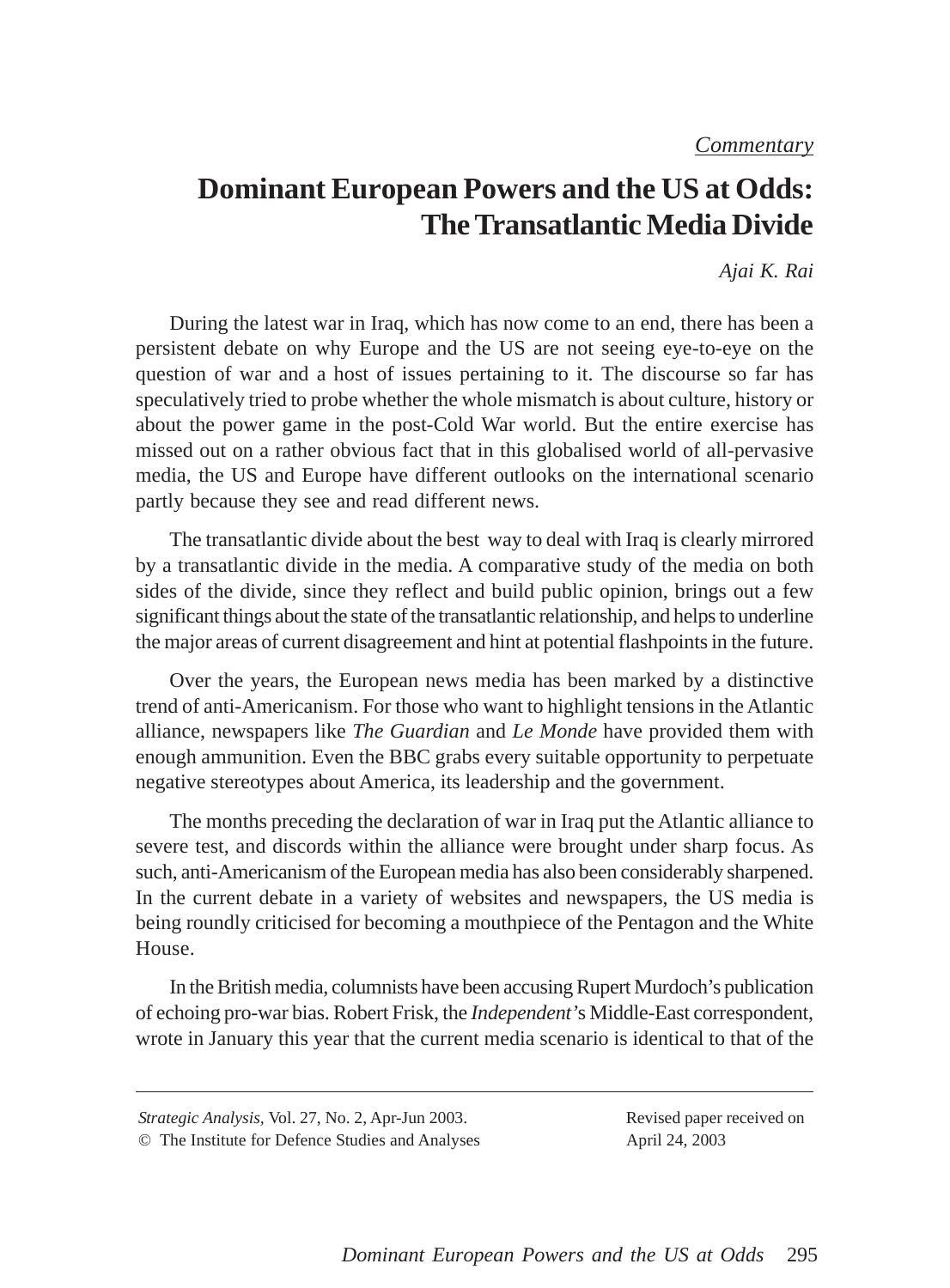Gulf War I, when Yankee newsmen, anxious for journalistic immortality, bitterly fought for places in the 'war pool' and arrived in the Saudi desert trying to look like Gen. Montgomery.

This belligerence has been matched on the other side of the Atlantic. The past few years have witnessed a marked change of tone in the reporting and commentary on Western Europe in the US print media. A study by Richard Lambert, former Editor of *The Financial Times,* says the hostility of some right-wing commentators in the US comes as a real shock for a European. These writers seem to propagate a view that European leaders have never met a leader that they did not seek to appease, and that anti-Semitism is endemic. Mortimer Zuckerman wrote in *the US News and World Report*, " Europe is sick again. The memory of 6 million murdered Jews, it seems, is no longer inoculation against the virus of anti-Semitism."

Some US media houses have resorted to France-bashing to increase circulation. News Corp.'s *New York Post* labelled France and Germany as the "Axis of Weasel." Rupert Murdoch's *Sun* published a French edition with a huge cartoon of Jacques Chirac morphing into a worm. And asked, "What's the difference between toast and Frenchmen?" Answer: "You can make soldiers out of toast."

In addition to News Corp.'s newspapers, its *Fox News* channel has developed its own critique. On a show hosted by Neil Cavuto, US Rep. Peter King, a New York Republican, said the US should "not allow a second-or-third rate country, a has-been country like France to hold us back ."

*New York Times* columnist Thomas Friedman suggested replacing France on the Security Council with India. An editorial in *The Wall Street Journal* last month asked, "Can the French read?" as it took the nation to task for what it called failure to back a UN resolution on Iraq that France had earlier approved.

Some of these missives recall the tactics of William Randolph Hearst when he was fighting a bitter circulation war with Joseph Pulitzer. Hearst's *New York Journal* bolstered war feelings against the Spanish after the sinking of the *USS Maine* in 1898 with such slogans as "Remember the Maine, to hell with Spain!"

The transatlantic media divide can be seen in the response of the target audiences. A majority of Americans are a bit blurry about the distinction between the Iraqi regime and Al Qaida. Surveys show that many believe that some or all of the September 11 hijackers were Iraqis, and that Saddam was involved in September 11, a claim even the Bush Administration has never made. And since many Americans think that the need for a war against Saddam is obvious, they think that Europeans who won't go along are cowards.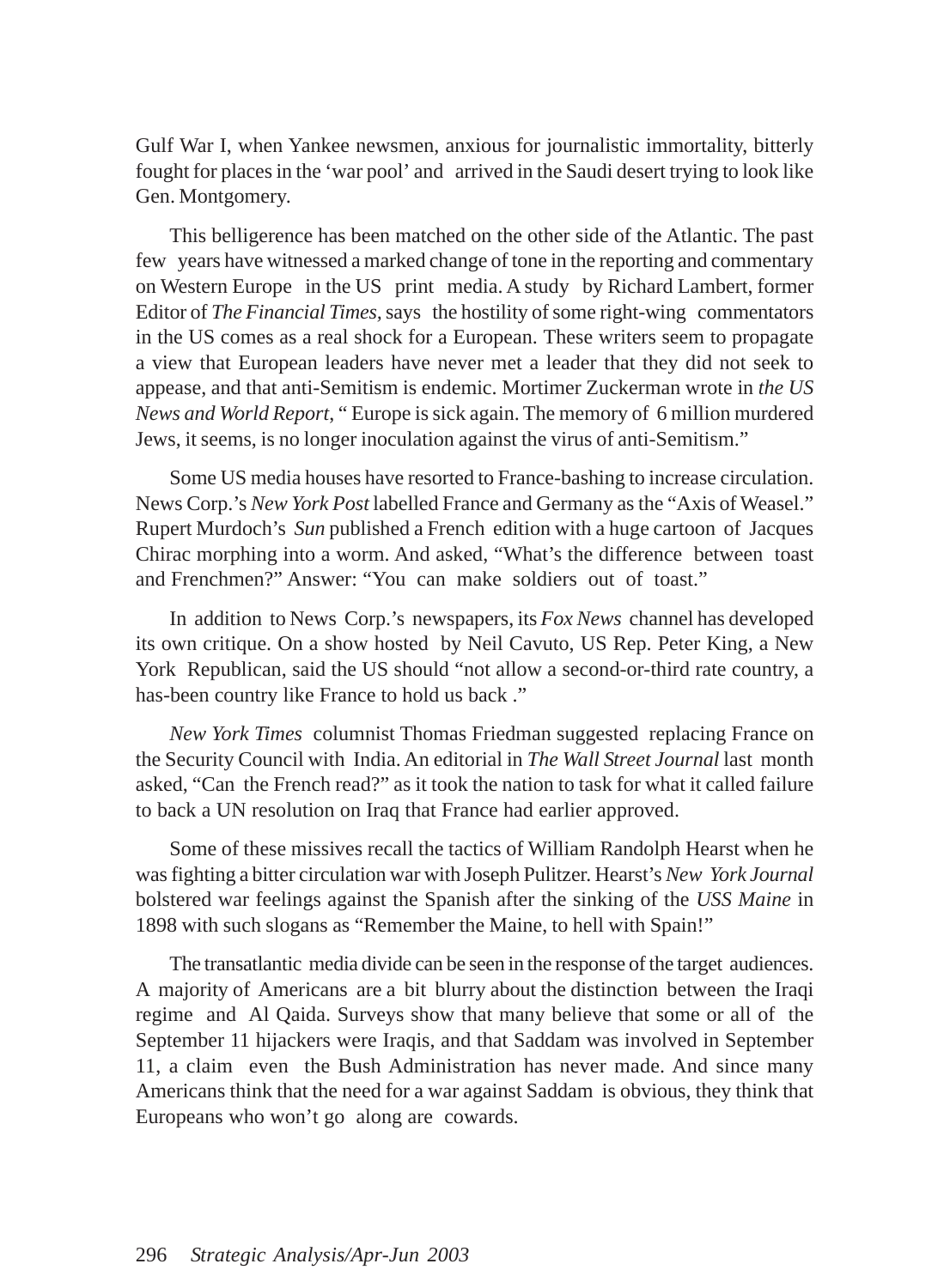Europeans who don't see the same things on television, are far more inclined to wonder why Iraq — rather than North Korea, or for that matter Al Qaida has become the focus of US policy. That's why so many of them suspect American motives, suspecting that it's all about oil or that the administration is simply picking a convenient enemy it knows it can defeat. They don't see opposition to an Iraq war as cowardice.; they see it as a matter of standing up to the bullying Bush regime

Commentators on both sides of the divide have acquiesced in taking high moral ground in their criticisms of each other. In *the New York Times,* William Safire wrote, "The moral dimension of the need to overthrow Saddam is of no interest to ultrapragmatists in the Security Council."

On the contrary, French Foreign Minister Dominique de Villepin argued the moral case for holding back Baghdad. In *Le Monde* He was of the view that an action having the aim of changing the regime would conflict with the rules of international law. And the *Suddeutsche Zeitung* flayed the new US security doctrine. According to it, the greatest deficit in the new doctrine lies in its national self-overestimation, overemphasis on the military and ignoring of the system of values.

This media comparison yields some important implications for assessing diverging transatlantic views. Firstly, the point of disagreement concerns political personalities, especially that of President George W. Bush. Quite shrewdly, the *Los Angeles Times* depicted him like this:" The same folksy style, chin-first body language and no-frills rhetoric, he has successfully used to strip down complex issues and reach into America's emotional heartland."

In the European media, opinions about President George W. Bush are mixed. For example, one of the biggest selling tabloids in the UK, *The Sun,* described him as "brilliant Bush who destroyed those critics who brand him as cowboy who shoots first and thinks later." Another popular tabloid *Daily Mirror* the debunked the Administration's Iraq policy, warning that "what President Bush is about to do is mad and dangerous."

Just as, in much of Europe, President Bush's personal style is not seen in flattering terms, so Chancellor Schroeder and President Jacques Chirac do not play well on the US news pages. Chirac comes across as aloof and patronizing. *The Wall Street Journal* described Schroeder as Saddam's "chief defender in Europe."

The divergences are not only about personalities. Another major area of disagreement pertains to America's position as the sole superpower, whose freedom of action can brook no check. This was on display during the UN Security Council negotiations in October over a new resolution on Iraq, when the US was being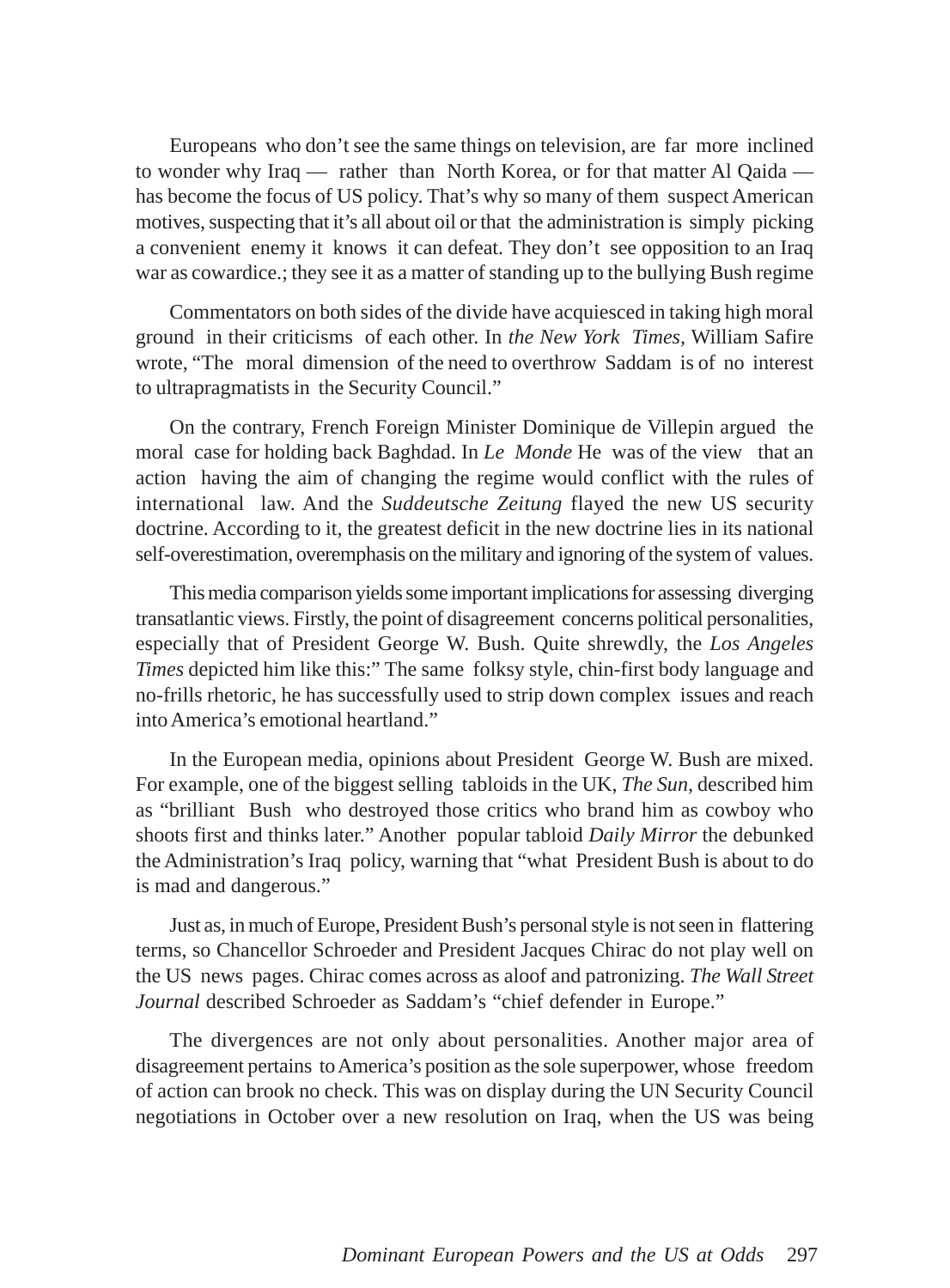reined in by France, of all countries. *The Washington Post*, in its op-ed columns and editorial comments, carried a sustained campaign pillorying France. Among others, Robert Kagan said, "When negotiations and inspections stop and fighting begins, the American global superpower goes back to being a global superpower, and France goes back to being France."

Not just in France, the view from entire Europe was quite different. *The Independent* of the UK took a broader view: "A war on Iraq would create hundreds of thousands of more volunteers for Al Qaida and similar groups. If we really want to make the world a safer place, we have to make the Middle-East a safer place."

As clearly reflected in their news media, another significant difference between the two continents concerns their perception of  $9/11$ . In the early aftermath of the catastrophic event, the front pages of American news papers were replete with reports of how September 11 was a world-changing event.The rest of the world, meanwhile, saw it as an 'America-changing' event.

That difference explains much of what has happened during the run-up to the war in Iraq. A traumatised Washington reckoned the world has to rally to its cause, as indeed it did in its initial phase. But much of the rest of the world saw American arrogance as at least partly responsible for the atrocities.

Indeed, 9/11 did turn out to be an America-changing event but not in the way most people anticipated. It provided a justification — whether merited or not is debatable — for a much more assertive American foreign policy doctrine; one that included the explicit idea of military action to pre-empt attack. Yet, it has not turned out to be a world-changing event. Although governments worldwide are more sensitive to the dangers of terrorism, most of them have not altered foreign policy taking into account what has happened in Washington.

Or, as in Paris, the extent to which they have changed the policy is to thwart Washington and feed its unilateralism. In Germany too, there was no sense of imminent risk. The *Suddeutsche Zeitung* commented that Europe has not yet agreed on whether Islamic fundamentalism poses a threat to the security of its own people.

Possibly, the issue which has bedevilled US-European relations the most, points out Lambert in his study, is the Israeli-Palestinian conflict. This Fall, in a revealing opinion poll conducted by the Council on Foreign Relations and the German Marshall Fund, the findings confirmed that Americans are better disposed towards Israel than do the Europeans, and that public support for a Palestinian state is considerably higher across Europe than it is in the US. In the *Washington Post*, Glenn Frankel observed, "The conflict over Israel brings out some of the worst stereotypes that Europe and the US hold of each other."